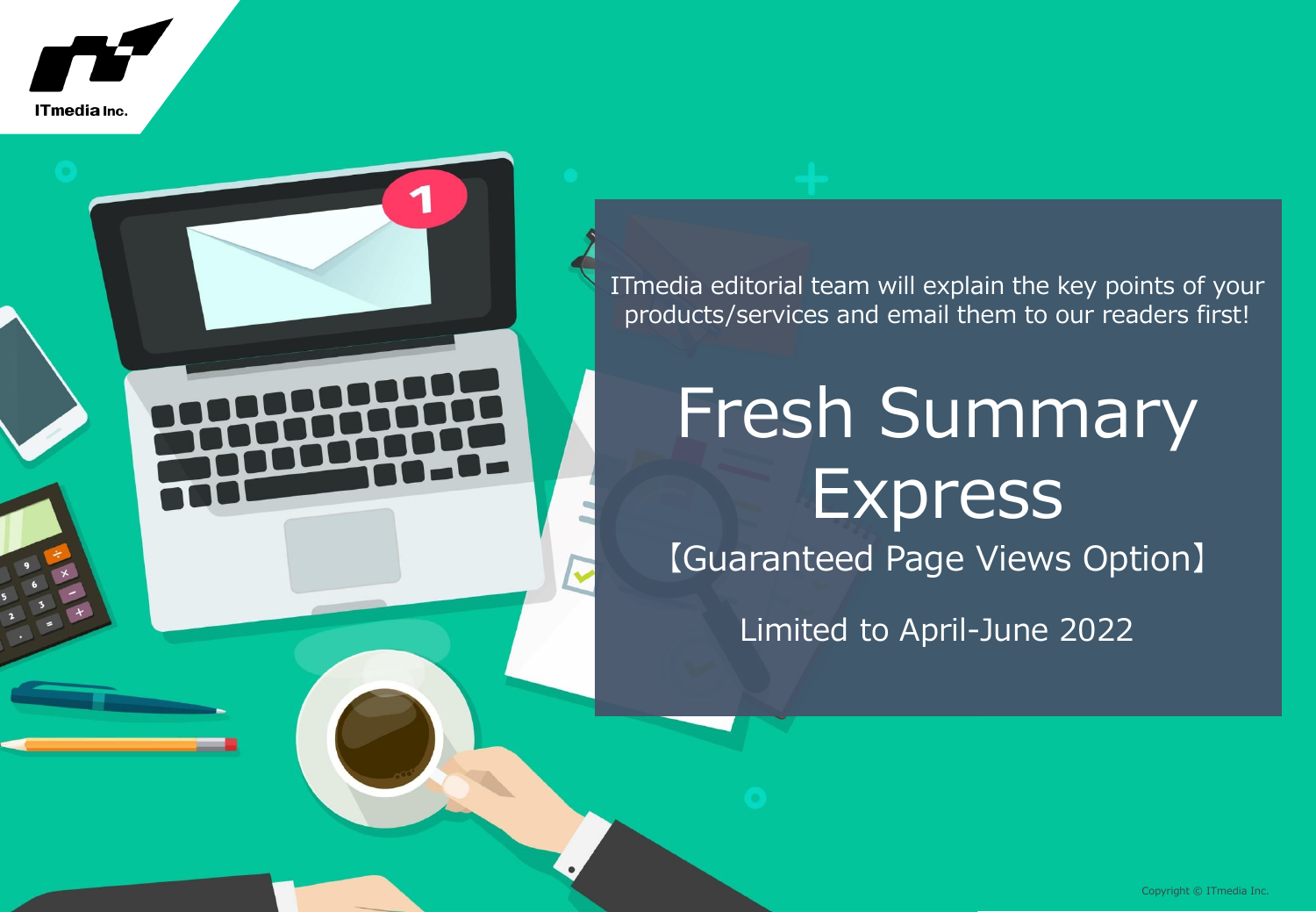### **【Limited Time Offer】 Fresh Summary Express with Guaranteed 1,000 Page Views**



200

#### Distributed via **HTML email** to members of **one of the following e-Newsletters**

**ITmedia NEWS Anchor Desk Magazine Enewsletter Special Edition** Number of subscribers: About 19,000 Delivery days: Tuesday and Thursday

or

**ITmedia Business Online E-Newsletter Special Edition** Number of subscribers: About 86,000 Delivery date: Weekdays

Also posted in the media website as an archive.



**Traffic driving with behavioral history targeting: Guaranteed 1,000 page views**

#### Rate

The regular price is JPY 1,100,000, but **the limited time offer is available until the order of May 31, 2022 at a price of JPY 1,000,000 (excluding tax, gross).**

#### **Specifications**

| Provided<br>items | · Production of 1 simple advertorial<br>- Product information summary (about<br>500 characters)<br>- Editorial commentary (about 200<br>characters)<br>• Distribution of content via HTML e-mail<br>Content posting in production media<br>· Guaranteed traffic driving to archived<br>pages (1,000 page views) |
|-------------------|-----------------------------------------------------------------------------------------------------------------------------------------------------------------------------------------------------------------------------------------------------------------------------------------------------------------|
| Report            | . Number of email sent<br>· Email open rate<br>. Number of clicks of email<br>• Email Click Through Rate<br>· Archive page viewing report (page views,<br>unique browsers, clicks, etc.)                                                                                                                        |

- This is a simple advertorial program with no interview. Please let us know in advance if there are points you would like to emphasize in product information, etc.
- After receiving the materials, ITmedia will send you HTML to check the contents within about 3 business days. Please note its proofreading is only for "fact-checking".
- Please note that we may not be able to meet your request on the date of delivery due to the status of other companies' transactions. We appreciate your understanding in advance.
- Traffic driving ads will be suspended as soon as the guaranteed page views is achieved, but are guaranteed to remain up for at least one week.

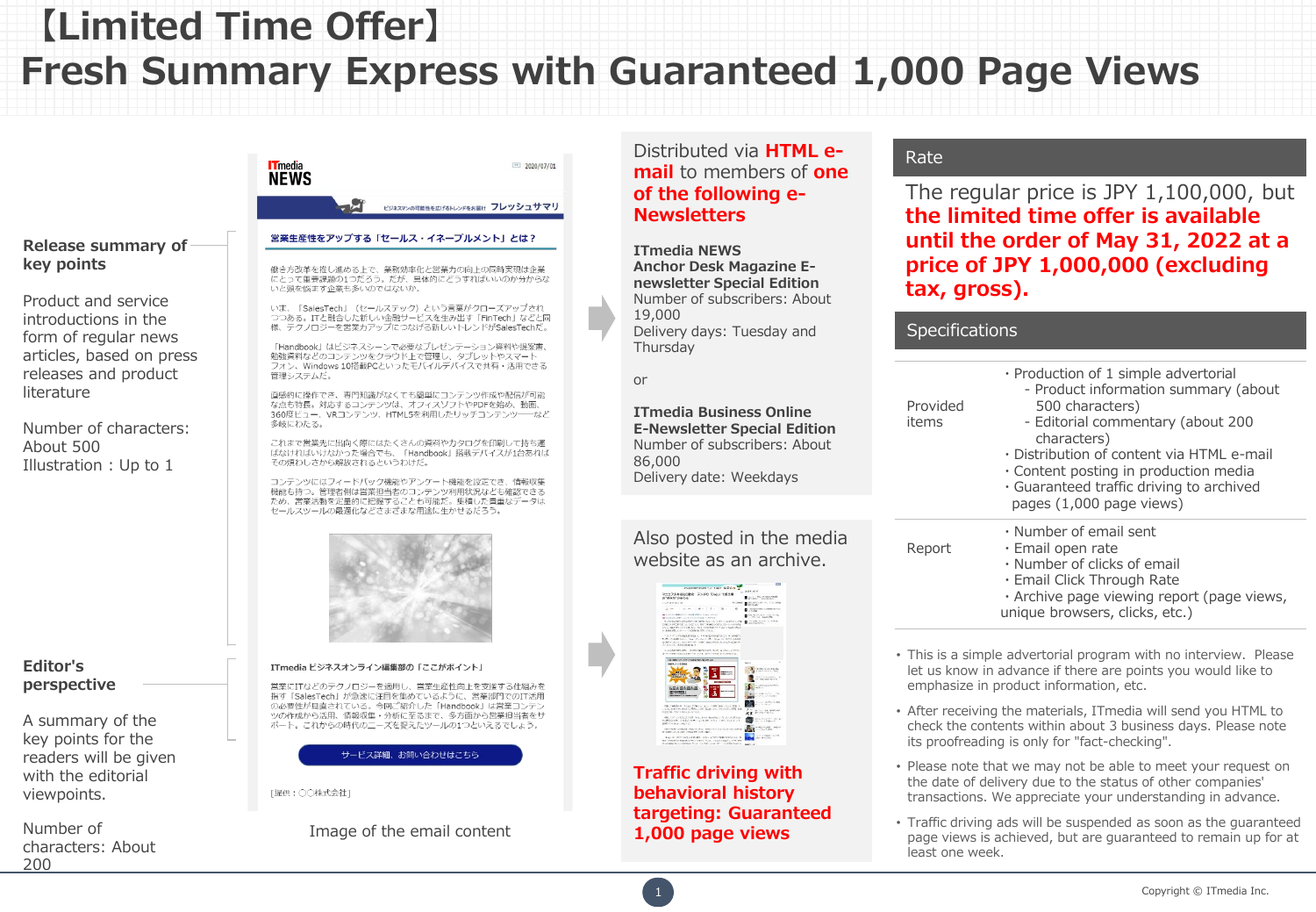### Traffic Driver

Increasing effectiveness of publication by attracting target audience + similar users



By using the Audience Extension feature, **drive more "interested people"** to the advertorial page.

- When using DSP/SSP, ITmedia will use our own whitelist to ensure safety.
- Keywords can be freely selected, but ITmedia may ask you to make adjustments if the number of unique browsers in our media groups falls below 100,000.
- This service is a plan with extended audience distribution and external media.
- ITmedia will select the most suitable destination for external media according to the content. (You cannot specify the destination.)
- ITmedia will prepare the materials of traffic drivers. (You cannot confirm or specify the amterials in advance.)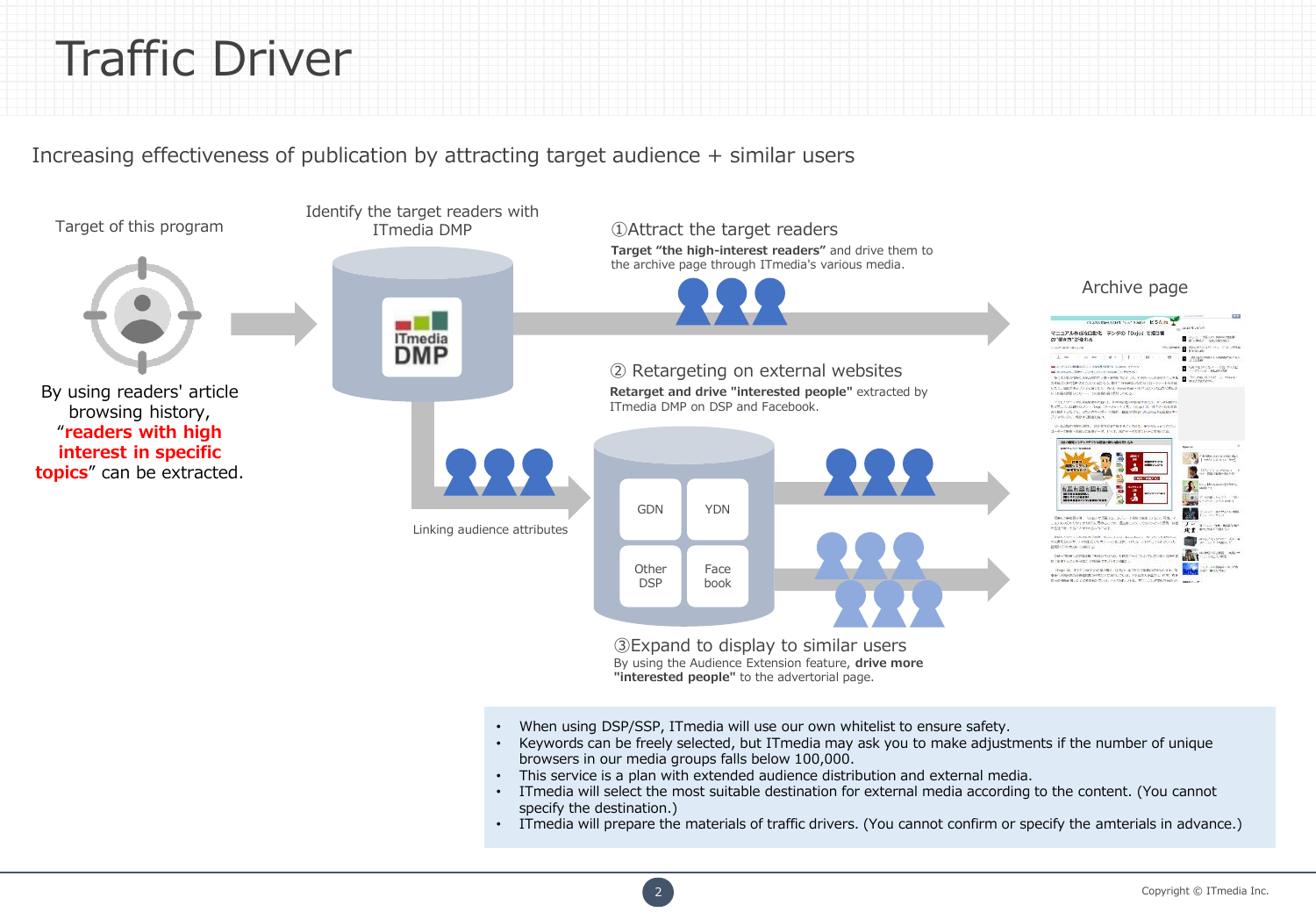### ITmedia NEWS: Call for Entries Theme



The main themes for the call are products and services related to the following topics and themes that are the focus of the editorial department.

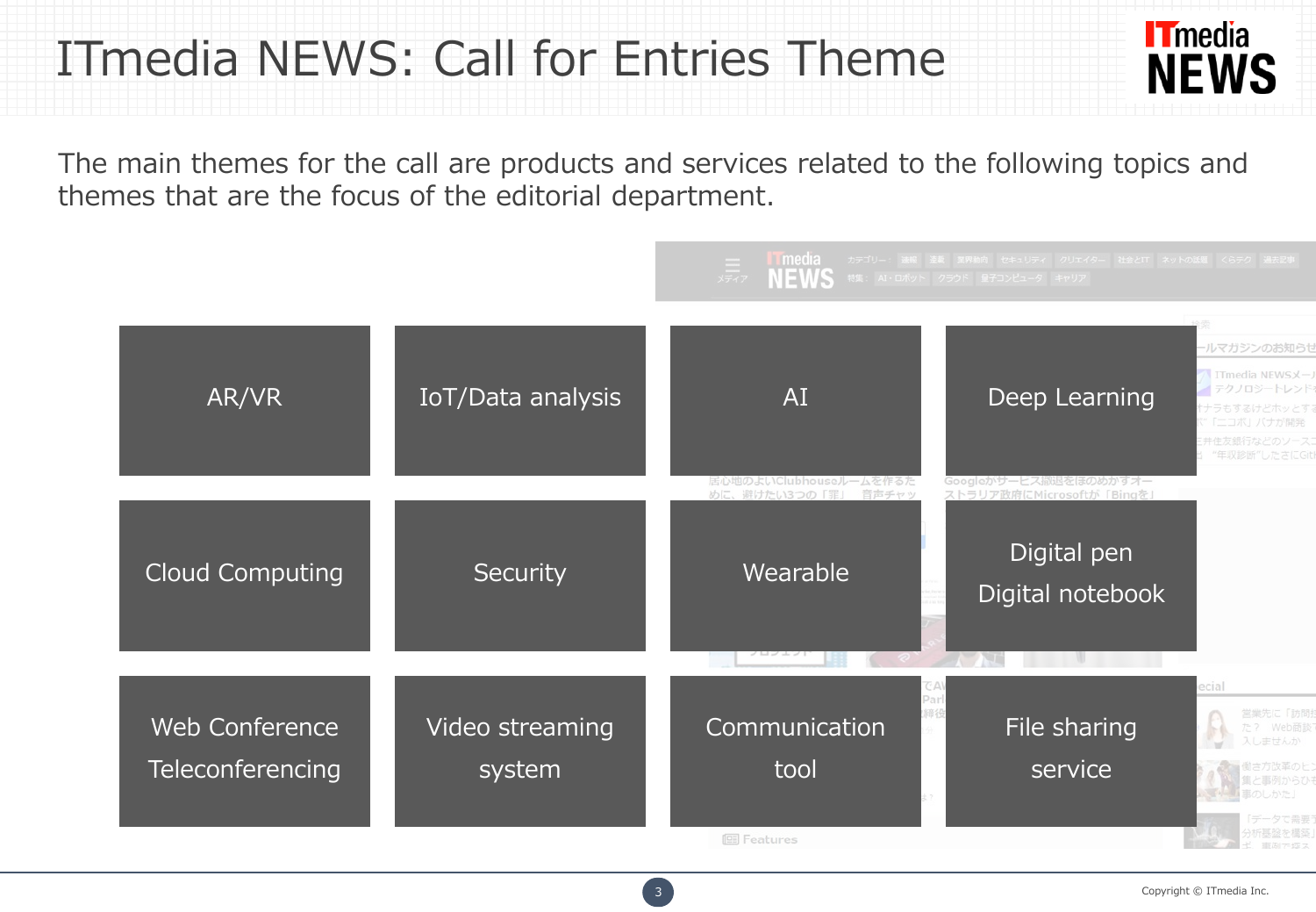### ITmedia Business Online: Call for Entries Theme

ONLINE

The main themes for the call are products and services related to the following topics and themes that are the focus of the editorial department.

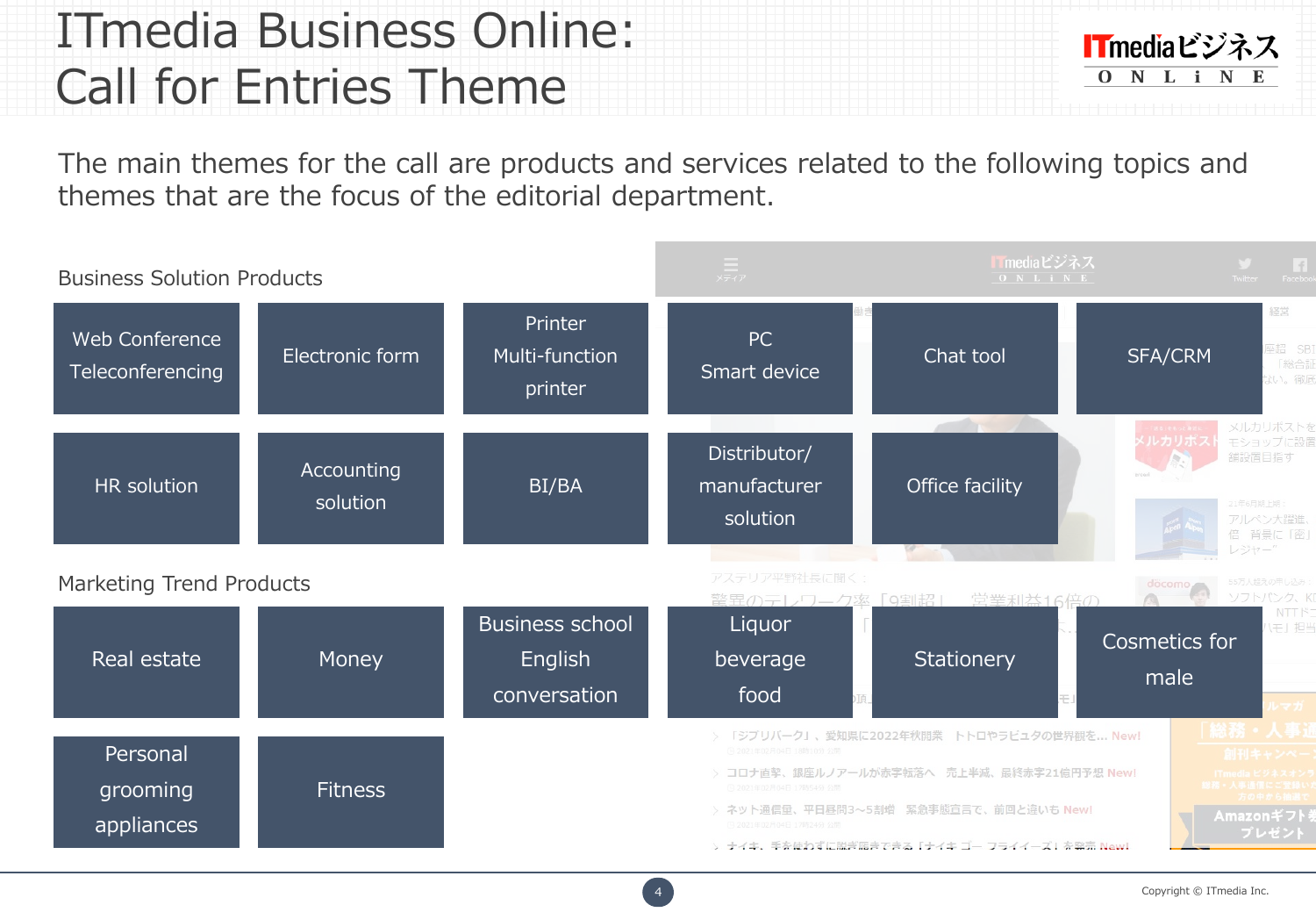## **Schedule**



Please provide the following materials needed for content and HTML email production.

- ・New product/service information (press releases, brochures, etc.)
- ・Illustration/photo (1 item)
- ・Link URLs and texts (maximum of 3 items. One of them will be placed as a link button)

Please let us know in advance if there are any points you would like to emphasize in the product information. The amount of text for a summary of the main points of the release will be about 500 characters.

ITmedia will send you HTML to proofread the content in about 3 business days after you provide the materials.

The first proof shall be returned the next business day after its submission for **fact-checking only**. (It will take about 3 business days to publish the content, including the return of the proofs, etc.)

**The archive page will be published and traffic drivers will be started.** At the same time, ITmedia will create HTML email based on the completed content.

※ Readers who do not receive HTML-formatted mail in their mailer settings will see text-formatted mail.

After distribution, ITmedia will provide you a report (including number of deliveries, open rates, clicks, and Click Through Rate). After the period of traffic driving to the archive page, ITmedia will provide you with a viewing report.

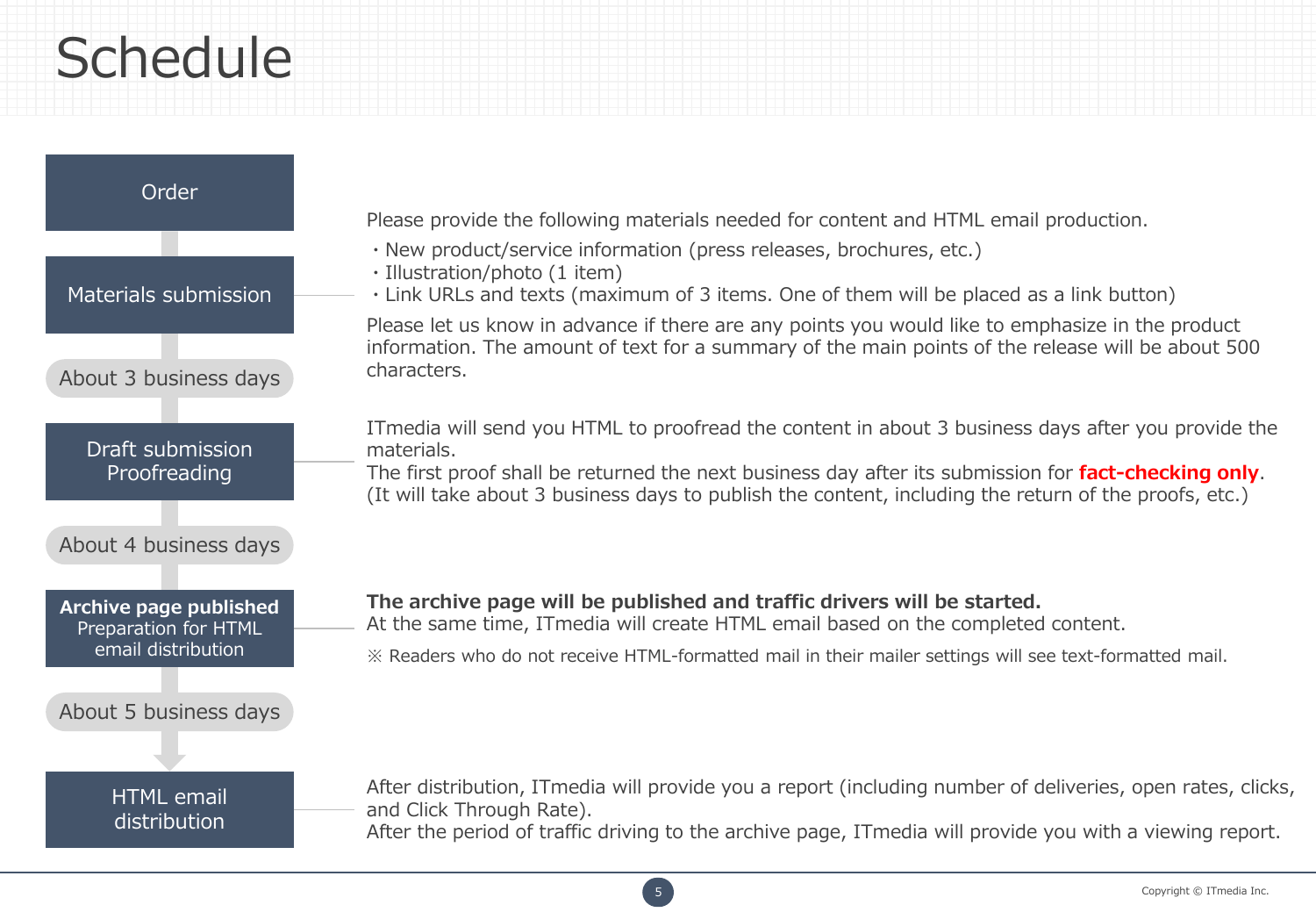## Notes When Using This Program

#### **About content production**

- This is a simple advertorial program with no interview. Our editorial staff will summarize key points based on your press releases and product materials.
- Basically, only products/services that are listed on page 3 and 4 will be accepted. In other cases, please contact our sales staff before applying.
- ITmedia may confirm the content in advance, except for announcements of new products and services. Please contact our sales staff for details.
- News information and editorial viewpoints are structured separately. If you would like ITmedia to write an entire news article with an editorial viewpoint, please select standard Advertorial program.
- PR and credit notations will be included in the HTML email and archived page.
- If, after ordering, you wish to make a big change from the agreed-upon content, an additional fee (JPY 30,000) may be incurred.

### **About HTML e-mail**

- ITmedia has confirmed the content visibility with the following mailer.
	- Windows Mail
	- Outlook 2016 or later
	- Thunderbird
	- Gmail for Web/iPhone/Android
- The above is not a guarantee of visibility and may be displayed differently depending on the recipient's operating system or mailer environment. Please note that ITmedia cannot compensate for any display problems that may occur.
- Due to system specifications, content specifications are subject to change without notice. We appreciate your understanding in advance.
- The report items are: Number of deliveries/open rates/clicks/Click Thorough Rate.
- Readers who do not receive HTML-formatted e-mail in their mailer settings will receive a text e-mail containing the production contents and related link URLs.